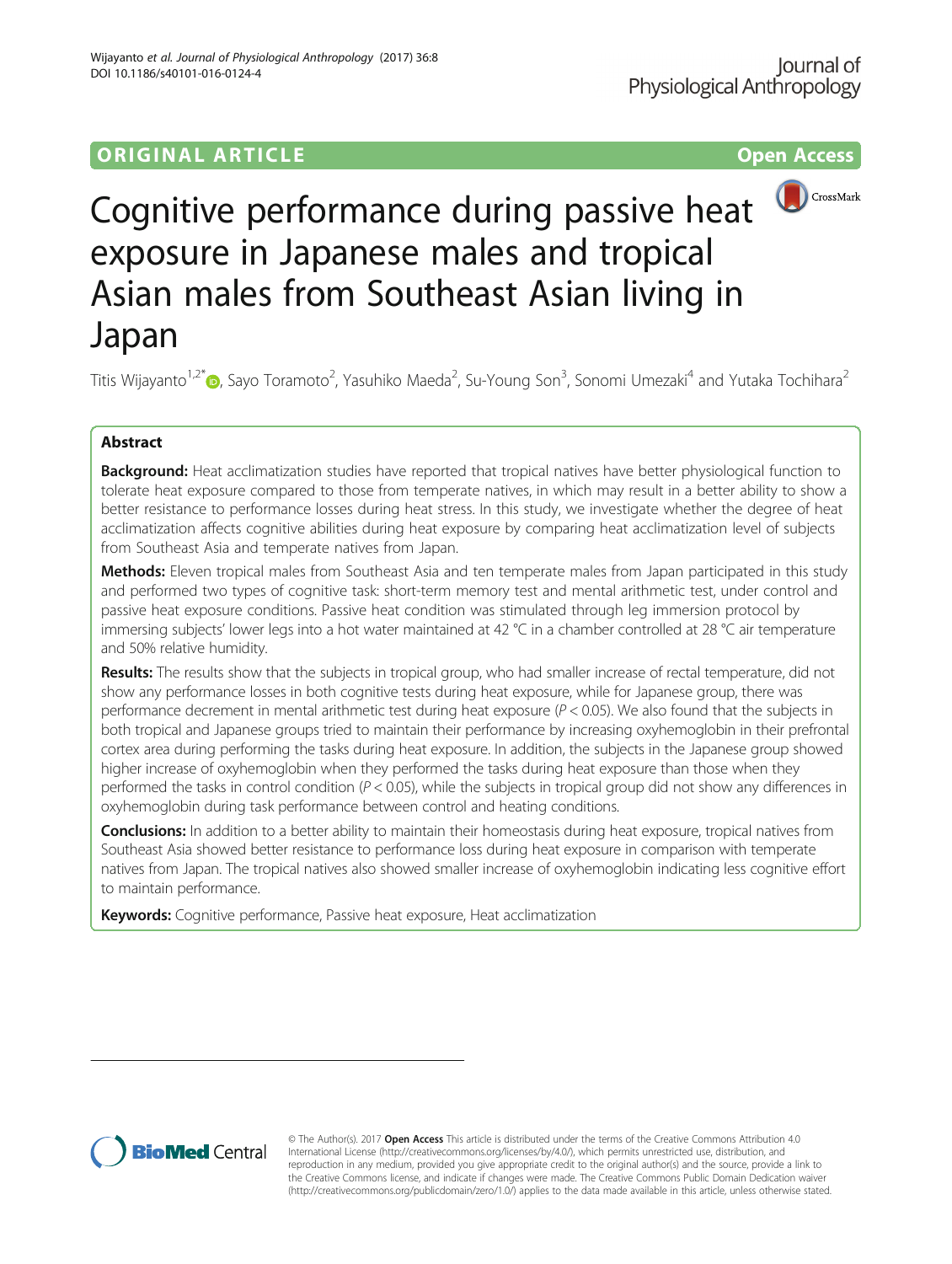## Background

There have been many studies explaining physiological responses to heat exposure, but the heat exposure effects on cognitive performance are uncertain. Reviews on the heat exposure effects on cognitive performance [[1](#page-9-0)–[3](#page-9-0)] has been made, but it is difficult to conclude if heat exposure does [[4](#page-9-0)–[6\]](#page-9-0) or does not [\[7](#page-9-0), [8\]](#page-9-0) have adverse effect on cognitive performance. Confounding factors that may affect performance during heat exposure are body temperature change brought by the exposure, dehydration level, type of task, and acclimatization level [\[3](#page-9-0)]. Increase in body temperature during heat exposure with some criteria of thermal conditions appears to be crucial factors affecting cognitive performance during heat exposure [[1](#page-9-0)]; small changes in body temperature may have influence on human performance [[1, 9](#page-9-0), [10](#page-9-0)]. Some studies have been made to raise body temperature, and changes in cognitive performance was reported [[8, 11](#page-9-0)] but failed to conclude whether heat exposure had increasing or decreasing effects. Wijayanto et al. [\[12](#page-9-0)] investigated the effect of passive heat exposure on cognitive performance by examining the increase of rectal temperature during passive heat exposure; they found no increasing nor decreasing effect of heat exposure on short-term memory. Along with no performance changes during heat exposure, there were greater increases of oxyhemoglobin changes (Δoxy-Hb) in prefrontal cortex (PFC) area during task performance in heat, suggesting the recruitment of available neural resources or effort by the subjects to maintain the same performance at the same level as when they felt thermally comfortable [[12\]](#page-9-0).

Ramsey [[3\]](#page-9-0) suggested that the acclimatization level of the subjects may have effects on cognitive performance during heat; acclimatized individuals who have better physiological function to tolerate heat stress should show more resistance to performance losses during heat stress compared with the non-acclimatized individuals. However, very few studies investigated acclimatization effects on cognitive performance. A study by Pepler [[13](#page-9-0)] reported that young European men living in the tropics and were considered as naturally acclimatized to the tropical climate from at least 6 months to approximately 2 years showed performance deterioration in warm environment. However, residencies in tropical climate for less than 2 years may not produce significant changes in heat acclimatization level and may not have the same level of heat acclimatization as the natives; it requires at least 6 years of acclimatization to acquire the same capacity as native to that area [[14\]](#page-9-0). Therefore, the subjects in Pepler's study [[13](#page-9-0)] might not have been fully acclimatized to the tropical climate and the deterioration of performance might not be due to the heat acclimatization effects. Radakovic et al. [\[15](#page-9-0)] reported that 10 days of heat acclimation in duration of 3 h daily, either passive

or active acclimation, prevented the deterioration of attention performance during heat exposure.

Most of the studies in heat acclimatization [\[16](#page-9-0)–[20](#page-9-0)] focused on physiological responses to heat. In terms of physiological adaptation, long-term heat-acclimatized individuals are reportedly to have smaller rises in core temperature during heat exposure [[20](#page-9-0)–[22](#page-9-0)] and an advantage in body fluid regulation [[20\]](#page-9-0), in which they indicate the ability to deal with stress from any given heat exposure [[23, 24](#page-9-0)]. Although several studies have been investigating the acclimatization state of an individual during heat exposure, none of the authors specifying heat acclimatization (natural adaptation) or heat acclimation (artificial adaptation) level of their subjects in examining heat exposure effects on cognitive performance. If it is true that the degree of acclimatization or acclimation of the subjects has a role in cognitive task performance during heat exposure, therefore by examining two groups with different acclimatization or acclimation levels to hot environment should be beneficial in investigating cognitive abilities during heat exposure.

Above all, this study was conducted to investigate the effects of passive heat exposure on cognitive task performance in tropical natives from Southeast Asia, who were assumed to be acclimatized to hot environment, and temperate natives from Japan. This study sought to know whether heat adaptation level would affect cognitive task performance during heat exposure. The tropical subjects were considered to be more acclimatized to hot environment in tropical climate area and had better heat tolerance than the subjects from temperate climate, Japan. Therefore, we hypothesized that the tropical Southeast Asian subjects could retain their cognitive performance during heat exposure, as the result of long-term heat acclimatization during their life in tropical region.

## Materials and methods Subjects

A total of 21 male students participated as subjects in this study, 11 males from Southeast Asian countries (tropical native group (TR): four Indonesians, four Vietnamese, one Thai, one Filipino, and one Malaysian) and 10 males from Fukuoka, Japan (JP). The TR subjects were born and raised in the tropical countries that are characterized as the countries with hot and humid weather with two seasons, dry and rainy seasons. They were undergraduate and graduate students at a Japanese university and had been residing in Japan for approximately  $11.9 \pm 2.1$  months prior to the experiments. There are no significant differences between TR and JP groups in the morphological characteristics displayed in Table [1](#page-2-0). No major differences in dietary habits are apparent between TR and JP, and no vegetarians were recruited to participate in this study.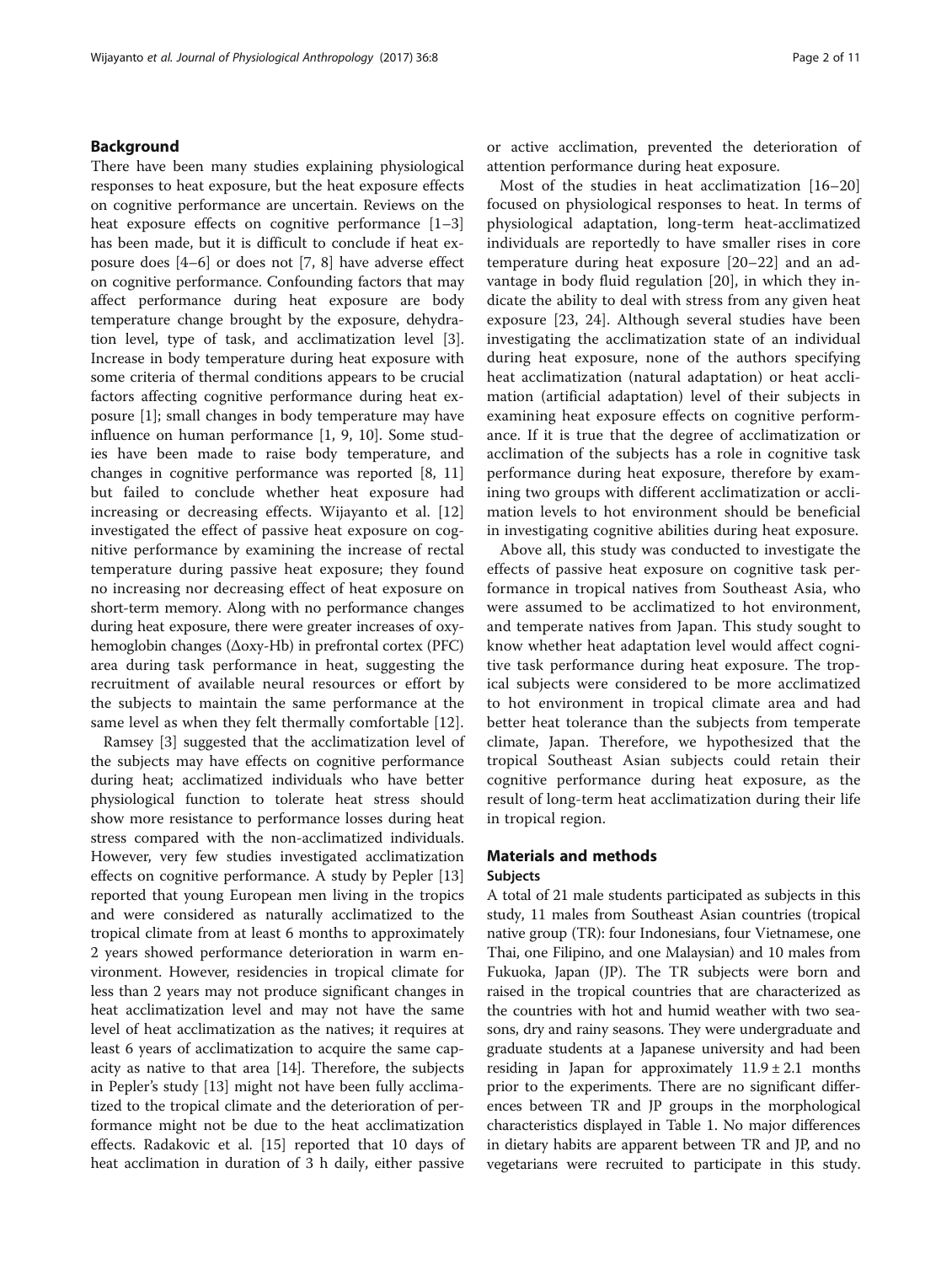<span id="page-2-0"></span>

| <b>Table 1</b> Morphological characteristics of tropical (TR) and |  |  |
|-------------------------------------------------------------------|--|--|
| Japanese subjects (JP)                                            |  |  |

|                                           | TR $(n = 11)$     | $JP (n = 10)$     |
|-------------------------------------------|-------------------|-------------------|
| Age, years                                | $25.73 + 1.41$    | $24.00 \pm 1.03$  |
| Body height, cm                           | $173.2 \pm 1.68$  | $170.61 + 1.78$   |
| Body mass (W), kg                         | $63.03 + 1.35$    | $60.15 + 2.55$    |
| Body surface area $(AD)$ , m <sup>2</sup> | $1.79 + 0.03$     | $1.73 \pm 0.04$   |
| $AD/W$ , m <sup>2</sup> kg <sup>-1</sup>  | $0.028 \pm 0.003$ | $0.029 \pm 0.003$ |
|                                           |                   |                   |

Data are presented in mean ± SE

Subjects in both groups were all students with a similar physical activity level. Most of the subjects were not currently engaged in any endurance sports activity, either personally or as a group activity. Subjects in the TR group did not report any significant change in the composition of their diet after arriving in Japan. All the subjects in both groups were all right-handed and had normal or corrected-to-normal visual acuity. Heat acclimatization status of the subjects in TR group was confirmed from the physiological responses during heat exposure in this study, that is they showed a smaller increase of rectal temperature  $(T_{\text{re}})$  and a small amount of total sweat rate  $(M_{\rm sw})$  during heat exposure, that are commonly observed in tropical natives [\[18](#page-9-0)–[23](#page-9-0), [25](#page-9-0), [26](#page-9-0)]. Therefore, subjects in TR group in this study could be considered as heat-acclimatized subjects. Details of the physiological responses during heat exposure in TR group are explained in the "[Results](#page-4-0)" section.

## Experiment protocol

Each subject was required to attend two sessions, control condition (CON condition), and passive heating condition (HEAT condition) as depicted in Fig. 1. Subjects wore only shorts during the experiment and maintained a sitting position on a chair in an environmental chamber maintained at an air temperature of 28 °C and 50% RH for more than 40 min to allow sensor attachment. During this period, subjects were familiarized with the cognitive tasks used in the experiment and were requested to complete a series of practice trials of the cognitive tasks to reduce learning and anxiety effects. Subjects then started CON and HEAT condition in random orders in separated days. For the CON condition, a 60-min rest in sitting position was given to the subjects before performing the cognitive tasks. In HEAT condition, a 10-min stabilization period was allowed for baseline measurement, followed by 60 min of passive heating in the same environmental chamber. Passive heating was stimulated by immersing subject's lower legs to the knees in hot water maintained at 42 °C. Hot water leg immersion has been experimentally used previously to investigate the heating of subjects in raising body temperature and enhancing sweating [\[18](#page-9-0), [19](#page-9-0)]. After 60 min of CON or HEAT conditions, subjects did two types of cognitive tasks in random order. For HEAT condition, subjects performed cognitive tasks while immersing their lower legs in hot water. Subjects underwent the second experiments at least 48 h after the first experiment. The same experimental protocol was applied to both the TR and JP subjects. The experiment was performed in winter (from the mid of January to the beginning of February) for both TR and JP groups.

## Cognitive measures

The cognitive tasks administrated in this study are Corsi block-tapping test [\[27](#page-9-0), [28\]](#page-9-0) assessing short-term memory and two-column digit addition test assessing mental arithmetic. Short-term memory and mental arithmetic tasks were selected as the cognitive task in this study considering the review by Pilcher et al. [\[29\]](#page-9-0) that cognitive tasks related to memory and mathematical calculations were mostly affected by heat exposure. Both tasks were administrated using the PC version of Corsi blocktapping test and two-column digit addition operated on a free downloadable psychological test battery software, namely Psychology Experiment Building Language (PEBL) ([http://pebl.sf.net\)](http://pebl.sf.net) [\[30\]](#page-9-0), projected in a monitor screen (14 in.,  $800 \times 600$  pixels) placed 70 cm in front of the subject's eyes.

## Corsi block-tapping test

The Corsi block-tapping test [[27](#page-9-0), [28](#page-9-0)] assesses short-term memory. In this test, subject was presented with a screen containing nine blue squares and each square lit up at 0.25 Hz in a sequence. The subject was required to remember the order in which the squares in the order they lit up. After the sequence was completed, the

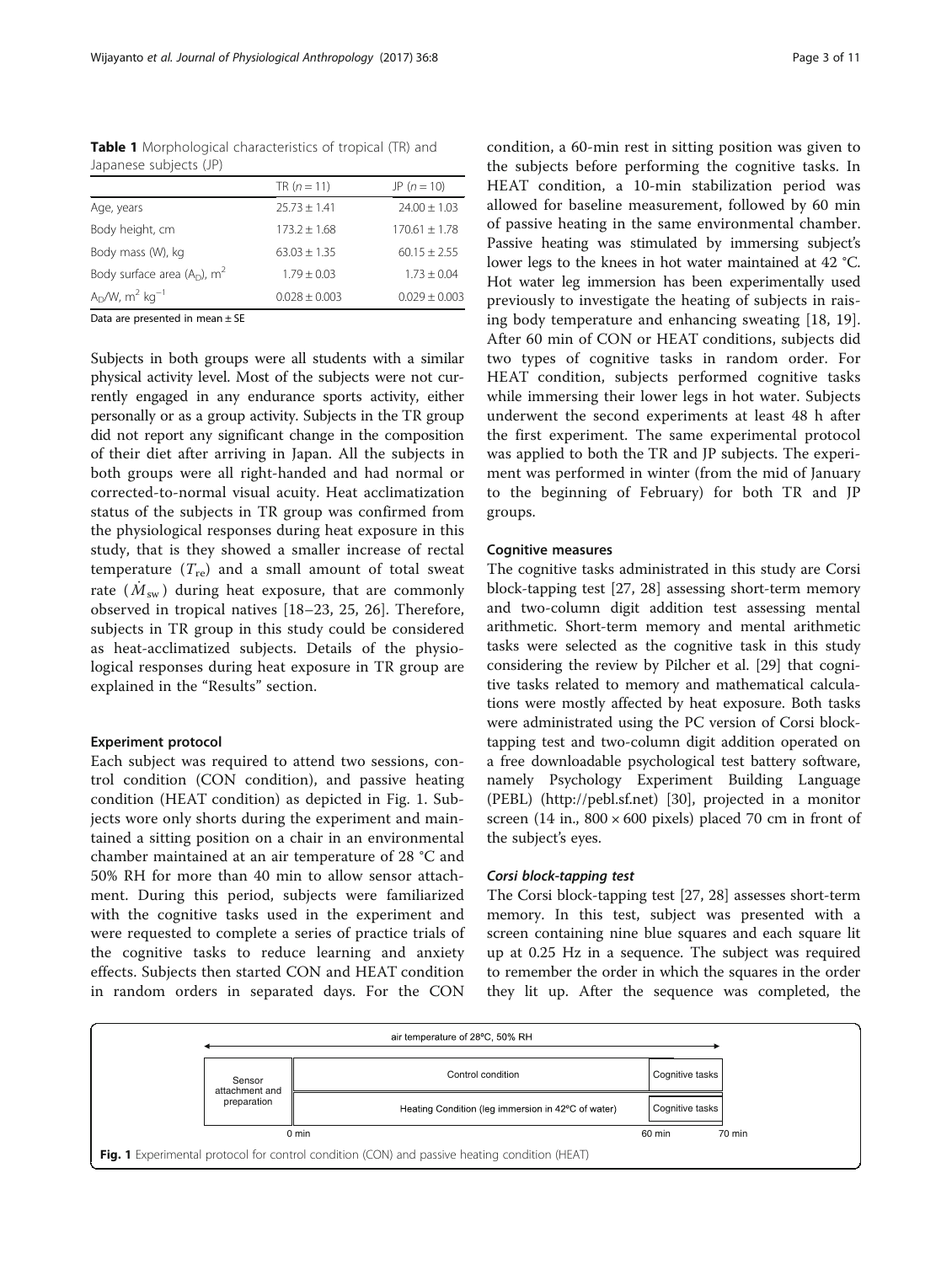subject clicked on the squares in the same order with the help of a computer mouse. The first trial began with a sequence of two squares. Two trials were given per block sequence of the same length. If at least one of these trials was repeated correctly, the next two trials of a sequence of an increased length were administrated. The test was automatically discontinued when the subject failed to recall two sequences of equal length. Total score and response time were computed for each subject. The total score equals the product of Block Span and the number of correctly repeated sequences until the test was discontinued. Response time was measured from the point the sequence was completed and the subject clicked on the squares in order they lit up.

## Two-column digit addition test

The two-column digit addition test assessed the ability to perform mathematical calculation ability. In this task, three two-digit numbers were displayed one above the other in a column in the center of the screen with a line drawn beneath. The subject's task was to add the numbers and enter the answer using the number keys on the keypad. Once the first digit of the answer was entered, the problem disappeared. As soon as the "Enter" key was pressed, the screen was cleared and a new problem appeared. The task duration was 5 min. The numbers of correct answers and the response time were recorded as the performance indices.

#### Physiological and psychological measures

 $T_{\text{re}}$  and skin temperatures were monitored every 2 s with thermistor probes (LT-8A; Gram Corporation, Saitama, Japan).  $T_{\text{re}}$  was monitored with a thermistor probe inserted 13 cm beyond the anal sphincter throughout the test, while skin temperatures were monitored at ten body sites: forehead, upper back, chest, abdomen, upper arm, forearm, hand, thigh, calf, and foot. Mean skin temperature  $(\overline{T}_{sk})$ was calculated using the modified Hardy and DuBois' equation:  $\overline{T}_{\text{sk}} = 0.07 T_{\text{forehead}} + 0.35 (T_{\text{check}} + T_{\text{abdom}} + T_{\text{upper back}})$  $3 + 0.14 (T_{\mathrm{upper}} \hspace{1em}\mathrm{_{arm}} + T_{\mathrm{forearm}}) / 2 + 0.05 T_{\mathrm{hand}} + 0.19 T_{\mathrm{thigh}} +$  $0.13T_{\text{calf}} + 0.07T_{\text{foot}}$ . Total body mass loss ( $\dot{M}$ <sub>sw</sub>) during HEAT condition and insensible body mass loss was calculated from nude body mass measured before and after each condition using a calibrated scale (METTLER ID2 Multi-Range, Mettler-Toledo GmbH, August Sauter, Germany) with a minimum calibration of 1 g.

For subjective thermal measurements, each subject gave a verbal evaluation of their thermal condition using nine points rating thermal sensation (thermal sensation (TS), 4: very hot, 3: hot, 2: warm, 1: slightly warm, 0: neither, −1:slightly cool, −2:cool, −3:cold, and −4:very cold) and seven points of thermal comfort (thermal comfort (TC), 3: very comfortable, 2: comfortable, 1: slightly comfortable, 0: neither, −1: slightly uncomfortable, −2: uncomfortable, and −3:very uncomfortable).

A spatially resolved near infrared spectroscopy (NIRS) with continuous wavelength of near-infrared light at 775, 810, and 850 nm of wavelengths (NIRO-200, Hamamatsu Photonics, Japan) was used to monitor and record quantitative changes of NIRS parameters, Δoxy-Hb, and deoxyhemoglobin change (Δdeoxy-Hb), in left PFC area. We also measured The NIRS system monitors the changes in Δoxy-Hb and Δdeoxy-Hb by using the modified Beer-Lambert law. With a path length of 24 cm, the units of oxy-Hb and deoxy-Hb are  $\mu$ M = 10<sup>-6</sup> mol/L. The distance between NIRS optodes, emitters and detectors, was set at approximately of 4 cm between optodes [[31\]](#page-9-0) to allow a light penetration depth into brain tissue of approximately 1.3 cm. The optodes were housed in an optically dense black vinyl holder to ensure that the position of the optodes was fixed. The vinyl optode holder was then secured to the skin with double-sided adhesive tape and then wrapped with surgical tapes. The optodes were placed on the left side of the subject's forehead symmetrically to measure hemodynamic responses in the left PFC with the center between emitter and detector identical to FP1 of the international 10–20 electrode system. The left PFC was measured because this part was associated to cerebral activation across cognitive tasks [[32](#page-9-0), [33\]](#page-9-0). Δoxy-Hb and Δdeoxy-Hb were recorded at 55 to 60 min of CON and HEAT conditions. The two NIRS parameters were also measured when the subject performed the cognitive tasks.

## Data analysis

Data and figures are presented in mean ± standard error (SE). Values before subjects performing cognitive performance tasks were calculated from the last 5-min average (from 55 to 60 min) of control and passive heating condition. Change of rectal temperature  $(\Delta T_{\text{re}})$  after 60 min of control and passive heating conditions was determined by subtracting the values during 10-min average of stabilization from the value before subjects performing cognitive tasks. Δtotal-Hb was calculated from the sum of Δoxy-Hb and Δdeoxy-Hb. PFC hemodynamics (Δoxy-Hb, Δdeoxy-Hb, and Δtotal-Hb) were analyzed separately for Corsi block-tapping test and two-column digit addition test. Data were treated using two-way analysis of variance (ANOVA) for analyzing  $T_{\rm re}$ ,  $\overline{T}_{\rm sk}$ ,  $\Delta T_{\rm re}$ , TC, TS,  $\Delta$ oxy-Hb, and  $\Delta$ deoxy-Hb, at the point of 60 min of CON and HEAT condition (group x condition). Cognitive performance results and hemodynamic changes during tasks for each group were analyzed using paired  $t$  test to compare CON and HEAT conditions. Percent relative changes (% changes =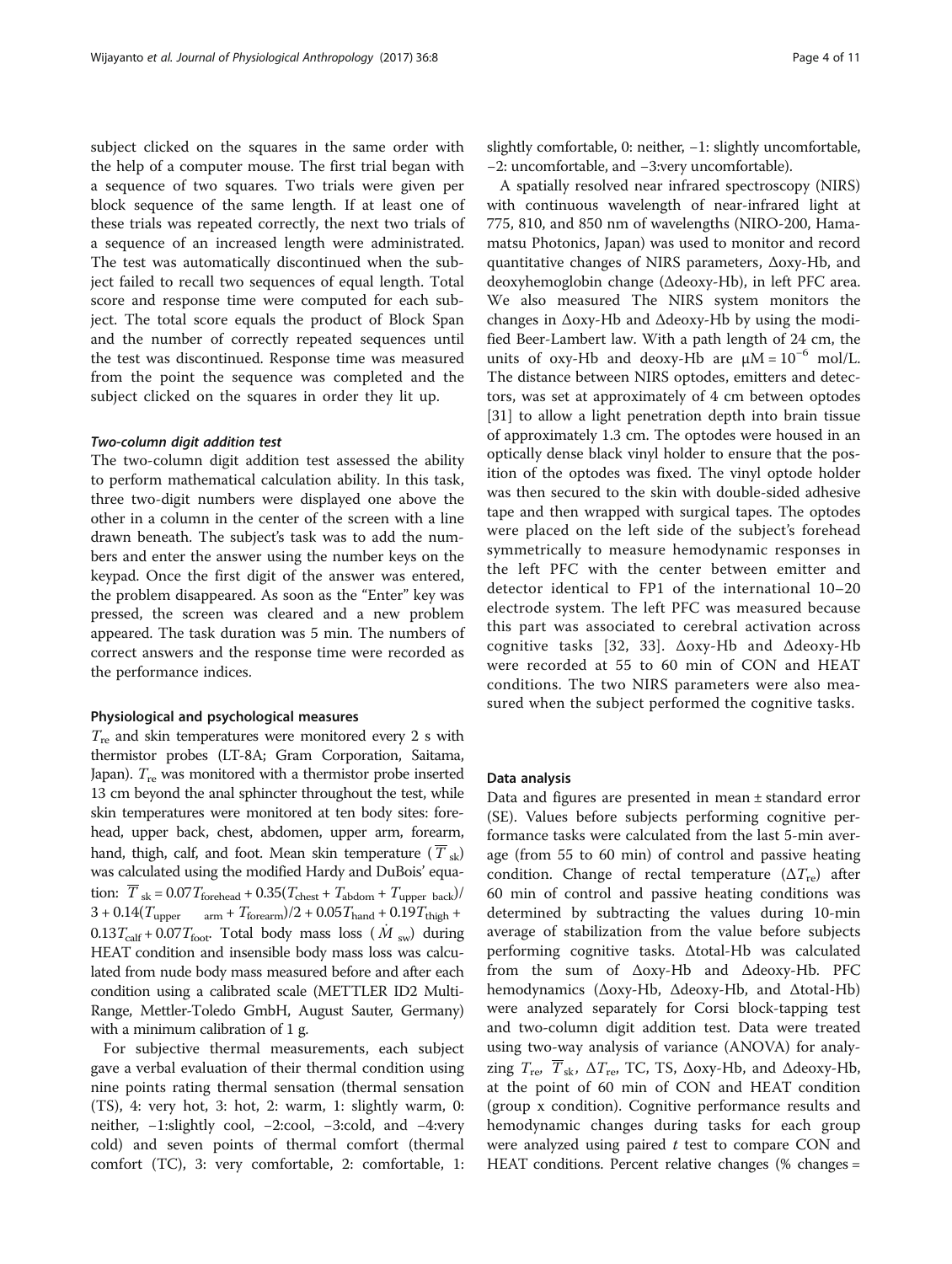<span id="page-4-0"></span> $(HEAT-CON)/CON \times 100$  were calculated for cognitive task performances and then were treated using unpaired student  $t$  test to test group differences between TR and JP subjects. We also calculated the effect size statistics as Cohen's d (standardized mean differences) to examine cognitive performance results using equation:  $d = (\overline{X}_{\text{HEAT}} - \overline{X}_{\text{CON}})/S_p$ , where  $\overline{X}_{\text{HEAT}}$  is the mean performance scores of the HEAT condition,  $\overline{X}_{CON}$  is the mean performance scores of the control condition, and  $S_p$  is the standard deviation pooled across conditions. A positive d-score represents better performance in the HEAT condition than in the CON condition, whereas a negative d-score indicates worse performance. Statistical analysis was performed using SPSS for Windows version 15 software (SPSS Inc., Chicago IL, USA).  $P < 0.05$  was considered as significant with  $P < 0.1$  indicating a tendency toward a difference.

## Results

## Physiological and psychological strains

Table 2 depicts the physiological and psychological strains in CON and HEAT condition for TR and JP group. In comparison between TR and JP, TR group showed significantly higher  $T_{\text{re}}$  ( $P < 0.01$ ) in the CON condition than those of JP group, but no differences were observed in  $\Delta T_{\text{re}}$  and insensible total body weight loss of CON condition between these two groups. TR group showed a significantly smaller  $\Delta T_{\rm re}$  (P < 0.05) and a tendency toward a lower  $M_{\rm sw}$  (P < 0.1) post treatment in the HEAT condition compared with the JP group.

All subjects from both groups reported greater thermal discomfort during HEAT condition than CON condition. Subjective reports on TS and TC showed statistical differences between HEAT and CON conditions. TS reports indicated that both TR and JP subjects felt hotter in HEAT condition than in CON condition  $(P < 0.05)$ . Comparison between groups in the HEAT condition showed that TS of JP group was significantly higher than TR group  $(P < 0.05)$ . TC reports showed that HEAT condition produced more thermal discomfort than CON condition  $(P < 0.05)$ .

There were higher pre-task Δoxy-Hb and Δtotal-Hb in HEAT condition than in CON condition  $(P < 0.05)$ , while no significant differences in Δdeoxy-Hb between HEAT and CON condition were observed for both JP and TR groups. Group comparison showed significantly higher Δoxy-Hb in JP group compared with TR group during HEAT condition  $(P < 0.05)$ , while no difference was observed in CON condition. There were no significant differences in Δtotal-Hb and Δdeoxy-Hb between the two groups both in CON and HEAT conditions. Correlation analysis between Δoxy-Hb and TS revealed a positive correlation between these two variables  $(r = 0.46,$  $P = 0.03$ ), that is the higher  $\Delta$ oxy-Hb on prefrontal cortex, the higher thermal sensation reported by the subjects during HEAT condition.

## Cognitive task performance

## Corsi block-tapping test performance

Figure [2a](#page-5-0) depicts total score and response time of Corsi block-tapping test. Statistical analysis revealed that total score and response time did not significantly change during HEAT condition in the TR and JP groups. Small effect sizes of Corsi block-tapping test were observed for total score and response time in both TR and JP groups (Table [3\)](#page-5-0). There were no significant differences in the

Table 2 Physiological and psychophysical strains before subjects performing cognitive task after 60 min of control condition (CON) and after 60 min of passive heating condition (HEAT) in tropical group (TR) and Japanese group (JP)

|                                                          | <b>CON</b>       |                    | <b>HEAT</b>              |                        |
|----------------------------------------------------------|------------------|--------------------|--------------------------|------------------------|
|                                                          | <b>TR</b>        | JP                 | TR.                      | JP                     |
| $T_{\text{re}}$ , °C                                     | $37.03 \pm 0.07$ | $36.71 \pm 0.09^a$ | $37.49 \pm 0.09^b$       | $37.43 \pm 0.07^b$     |
| $\Delta T_{\text{re}}$ , °C                              | $-0.18 \pm 0.05$ | $-0.15 \pm 0.04$   | $+0.51 \pm 0.05^{\circ}$ | $+0.70 \pm 0.06^{a,b}$ |
| $\overline{T}_{\text{skr}}$ °C                           | $33.31 \pm 0.15$ | $33.34 \pm 0.04$   | $35.15 \pm 0.20^{\circ}$ | $34.77 \pm 0.19^b$     |
| $\dot{M}_{\text{sw}}$ g cm <sup>-2</sup> h <sup>-1</sup> | $20.44 \pm 1.23$ | $21.18 \pm 1.74$   | $72.42 \pm 5.16^b$       | $90.39 \pm 7.82^{b,c}$ |
| <b>TS</b>                                                | $-0.1 \pm 0.1$   | $-0.3 \pm 0.2$     | $2.5 \pm 0.3^{b}$        | $3.2 \pm 0.2^{a,b}$    |
| TC                                                       | $0.2 \pm 0.2$    | $0.4 \pm 0.2$      | $-1.9 \pm 0.2^b$         | $-2.2 \pm 0.2^b$       |
| Δoxy-Hb (μM)                                             | $1.32 \pm 0.76$  | $0.95 \pm 0.42$    | $14.85 \pm 1.25^{a,b}$   | $18.39 \pm 1.89^b$     |
| $\Delta$ deoxy-Hb (µM)                                   | $-0.77 \pm 0.27$ | $-0.40 \pm 0.15$   | $2.02 \pm 0.59$          | $2.19 \pm 0.80$        |
| $\Delta$ total-Hb ( $\mu$ M)                             | $0.55 \pm 0.89$  | $0.49 \pm 0.52$    | $16.88 \pm 1.71^{\circ}$ | $21.43 \pm 2.15$       |

Data are presented in mean ± standard error

 $T_{re}$  rectal temperature,  $\overline{T}_{sk}$  mean skin temperature,  $\Delta T_{re}$  rise of rectal temperature,  $\dot{M}_{sw}$  total sweat rate, TS thermal sensation, TC thermal comfort, Δoxy-Hb concentration change of oxyhemoglobin, <sup>Δ</sup>deoxy-Hb concentration change of deoxyhemoglobin, <sup>Δ</sup>total-Hb concentration change of total hemoglobin <sup>a</sup>

asignificant difference at  $P < 0.05$  between groups.  $<sup>b</sup>$ significant difference at  $P < 0.05$  between condition</sup>

'tendency toward  $P < 0.1$  between groups.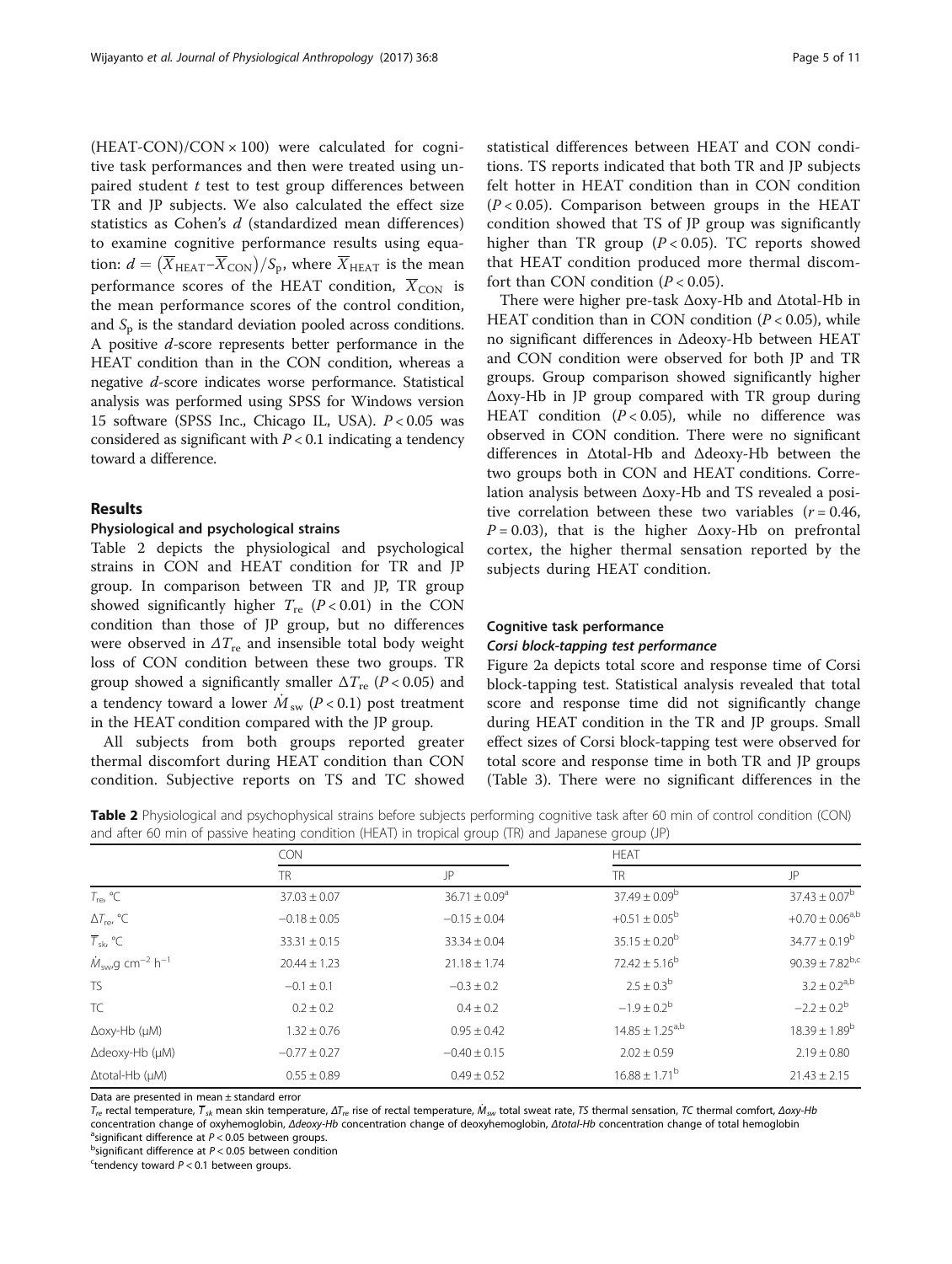

<span id="page-5-0"></span>

change of total score and response time between TR and JP groups.

#### Two-column digit addition performance

Correct answer and response time of two-column digit addition test are displayed in Fig. 2b. For TR group, there were no significant differences in correct answer and response time between CON and HEAT conditions  $(P > 0.05)$ . In contrary, correct answer of this task

Table 3 Performance changes and effect size analysis on cognitive performance

|                           | TR             |             | JP            |             |
|---------------------------|----------------|-------------|---------------|-------------|
|                           | %Change        | Effect size | %Change       | Effect size |
| Corsi block-tapping test  |                |             |               |             |
| - Total score             | $5.2 + 6.4$    | 0.18        | $-5.3 + 9.2$  | $-0.16$     |
| - Response time           | $-0.4 + 7.6$   | $-0.12$     | $-3.3 + 3.0$  | $-0.28$     |
| Two-column digit addition |                |             |               |             |
| - Correct answer          | $1.3 + 2.4$    | 0.09        | $-7.2 + 3.0*$ | $-0.96$     |
| - Response time           | $-6.1 \pm 6.7$ | $-0.24$     | $7.8 + 9.8$   | 0.10        |

TR tropical group, JP Japanese group

\*significantly different between TR and JP at  $P < 0.05$ 

performance was impaired during HEAT condition in the JP group ( $P < 0.05$ , Fig. [1b\)](#page-2-0), although the response time was not significantly different  $(P > 0.05)$ . A large effect size was observed for correct answer for JP group  $(d = -0.96)$  with a significantly greater % change of correct answer compared with the TR group  $(P < 0.05$ , Table 3). Meanwhile, small effect sizes were observed for correct answer in TR group  $(d = 0.09)$  and response time in both the TR and JP groups.

## Hemodynamic changes during cognitive task performance

#### Hemodynamic changes during Corsi block-tapping test

Both group showed higher Δoxy-Hb during Corsi blocktapping performance in HEAT condition compared with CON condition (Fig. [3a\)](#page-6-0). JP group showed significantly higher  $\Delta$ oxy-Hb (P < 0.05) when performing the task in HEAT condition compared with CON condition, while TR group did not show any significant difference in Δoxy-Hb during task performance between HEAT and CON conditions. Δdeoxy-Hb during task performance did not differ in both conditions in JP group, either in TR group. Δtotal-Hb during task performance in HEAT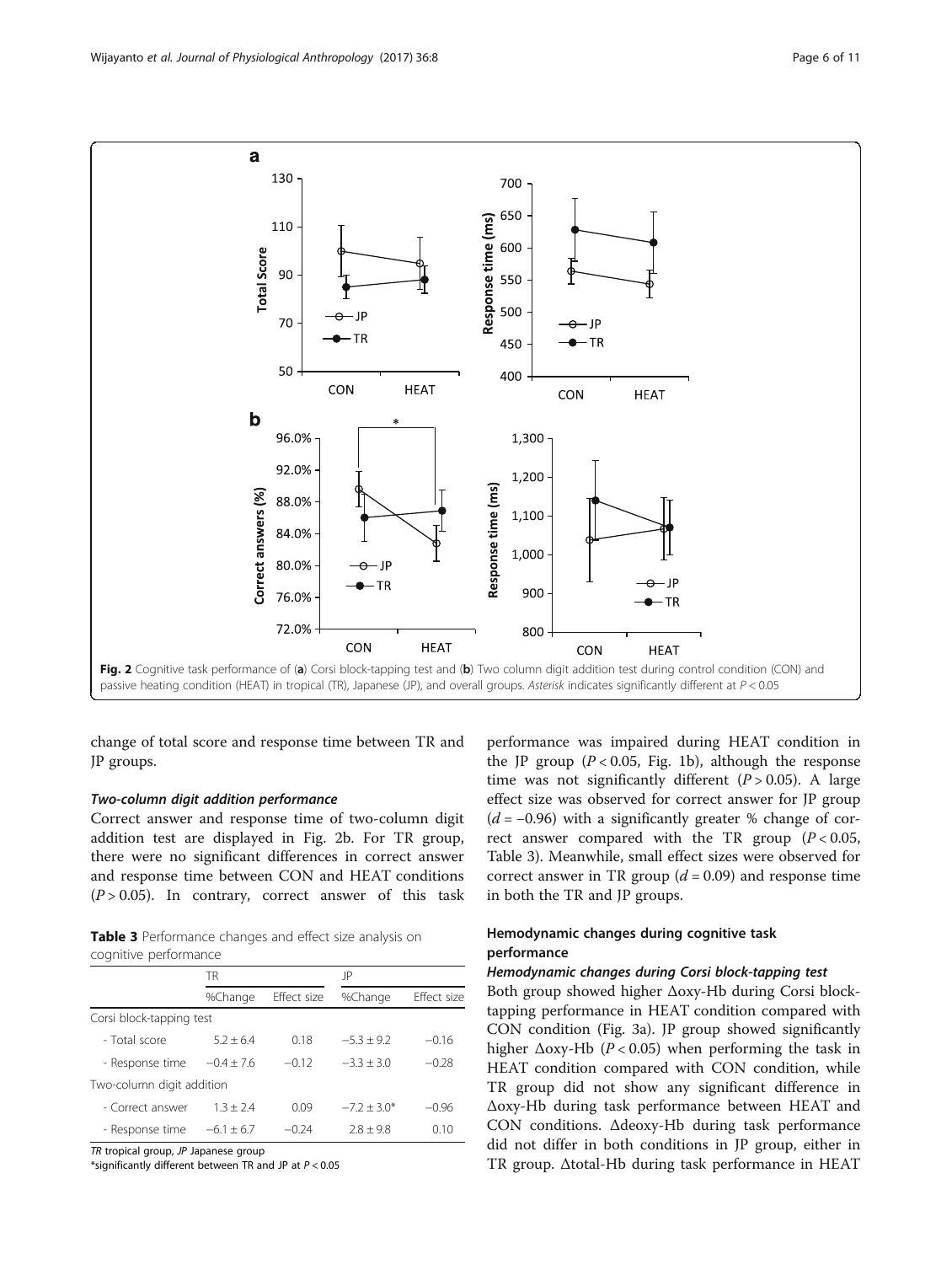<span id="page-6-0"></span>

condition was significantly higher than in CON condition for both JP and TR groups (Fig. 3a;  $P < 0.05$ ).

## Hemodynamic changes during two-column digit addition test

JP group showed a tendency of higher Δoxy-Hb when performing two-column digit addition test in HEAT condition than those in the CON condition  $(P = 0.08; Fig. 3b)$ . Δoxy-Hb during task performance did not show any difference between HEAT and CON conditions in TR group. No significant difference in Δdeoxy-Hb during task performance between HEAT and CON conditions in TR and JP groups. Higher Δtotal-Hb during task in HEAT condition than in CON condition was only observed in JP group  $(P < 0.05)$ , while no significant difference was observed in TR group.

## Correlation between hemodynamic changes and task performances

Δoxy-Hb during Corsi block-tapping test in HEAT condition positively correlated with the response time  $(r = 0.424, P = 0.05; Fig. 4a)$  $(r = 0.424, P = 0.05; Fig. 4a)$ . No correlation between Δoxy-Hb and two-column digit addition test response time was found ( $r = -0.058$ ,  $P = 0.80$ ; Fig. [4b\)](#page-7-0). There were also no significant correlation between Δoxy-Hb and performance changes in both Corsi block-tapping test ( $r = 0.178$ ,  $P = 0.44$ ; Fig. [4c\)](#page-7-0) and two-column digit addition test ( $r = -0.067$ ,  $P = 0.77$ ; Fig. [4d\)](#page-7-0).

## **Discussion**

Passive heat exposure induced by hot water leg immersion in this study successfully altered physiological and psychophysical strain compared with the control condition. However, heat exposure in this study has lesser effect on short-term memory during heat exposure. Both groups did not show any performance decrement during heat exposure. No alteration in short-term memory during heat stress compromised the earlier study reporting no significant effect of passive heating on short-term memory [[8, 12](#page-9-0)]. The changes of rectal temperature in Japanese and tropical group were relatively small, which might indicate that heat exposure in the present study did not adequately increase the core temperature in our subjects in tropical group. Therefore, it is not surprising to observe no performance degradation in short-term memory during heat exposure in both groups, although Johnson et al. [\[9](#page-9-0)] and Wright et al. [[10](#page-9-0)] suggested that small changes in body temperature may have influence on human performance.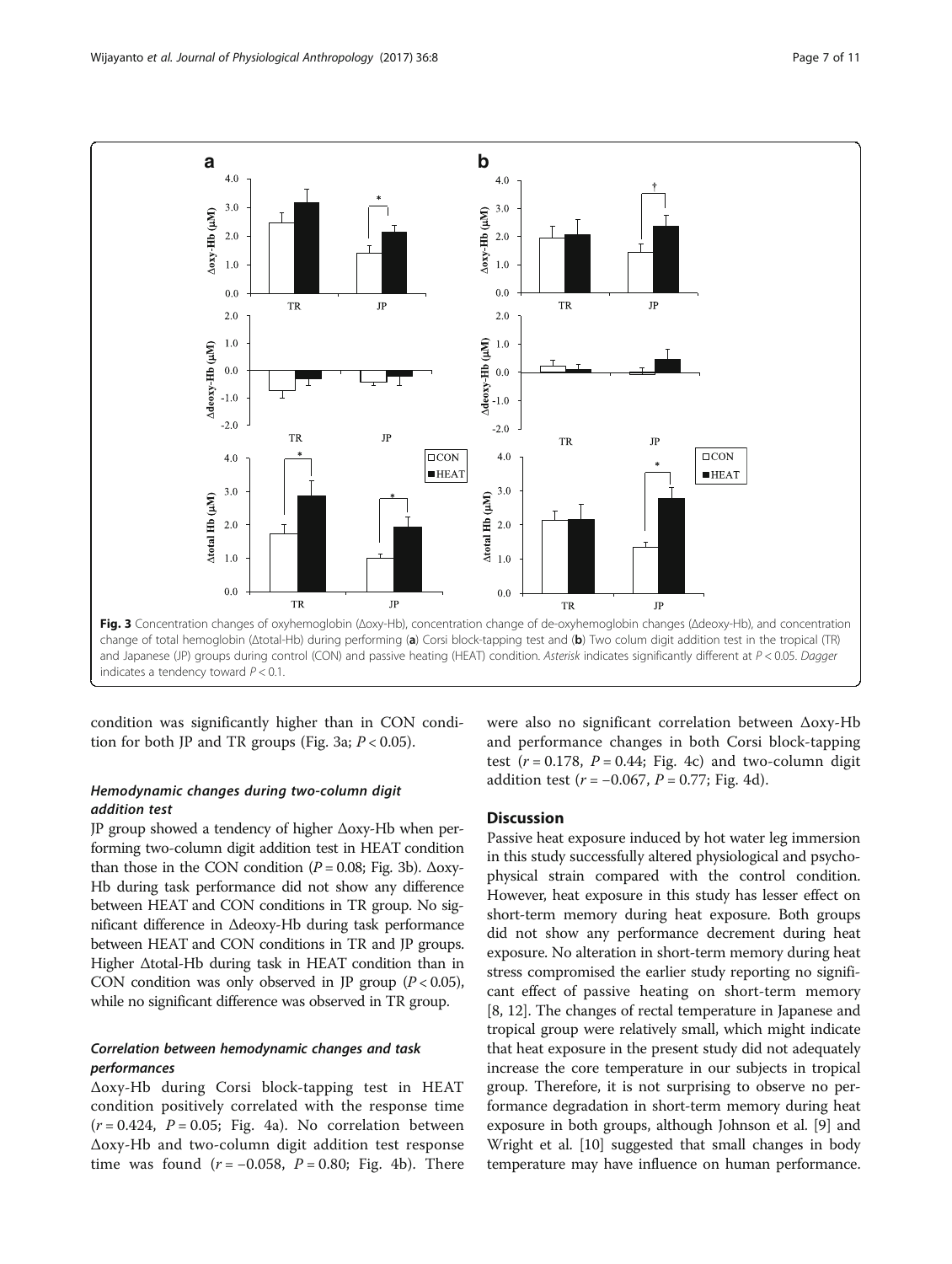<span id="page-7-0"></span>

However, a recent review by Taylor et al. [[34\]](#page-9-0) suggests that core temperature alone may not be a reliable predictor of cognitive performance decline in hot environment. The task difficulty level could be the factor affecting cognitive function [\[1](#page-9-0)–[3, 29](#page-9-0)]. In contrary to the short-term memory, no performance losses in short-term memory while mathematical abilities deteriorated during heat exposure condition in Japanese group suggested that heat exposure had different effects on different types of tasks [[3, 29\]](#page-9-0). It is generally recognized that complex task performance, i.e. two-column digit addition task that requires attention and working memory, is more vulnerable than simple task performance and has been supported by recent literature reviews [\[1](#page-9-0)–[3, 29\]](#page-9-0).

Hocking et al. [[11\]](#page-9-0) posited the existence of cognitive reserve that can be allocated to the cognitive performance when the resources are diminished. To maintain performance level, neural resources are necessary to deal with thermal stress until the resources are overloaded [[11, 35\]](#page-9-0). Tanabe et al. [[36\]](#page-9-0) suggests that more cerebral blood flow is necessary to maintain the same level of performance in hot environment. We observed higher increase of Δoxy-Hb during task performance in both heat exposure and control condition for both tropical and Japanese groups during task performance. It has been demonstrated that high concentration of oxygen supply has positive effect on performance [\[37](#page-9-0)]. This may indicate greater increases in blood flow for prefrontal cortex activation during the task [\[38](#page-9-0)–[40\]](#page-10-0) as the result of increased cerebral perfusion and the consequence of an activated brain metabolism to support cognitive demand during the task [[12,](#page-9-0) [41\]](#page-10-0). Therefore, the increase of Δoxy-Hb during task performance in heating condition suggest the recruitment of available neural resource or effort to balance the increasing demand in cognitive performance due to external stress [[11](#page-9-0)]. Additionally, there is positive correlation between Δoxy-Hb and response time of short-term memory test. The longer the subjects allocated their extra time, the higher the Δoxy-Hb. These findings reinforced the previous findings; the subjects tried to allocate extra time and neural resources as efforts in maintaining performance during heat stress [[42\]](#page-10-0). It can be considered that subjects in both tropical and Japanese groups tried to maintain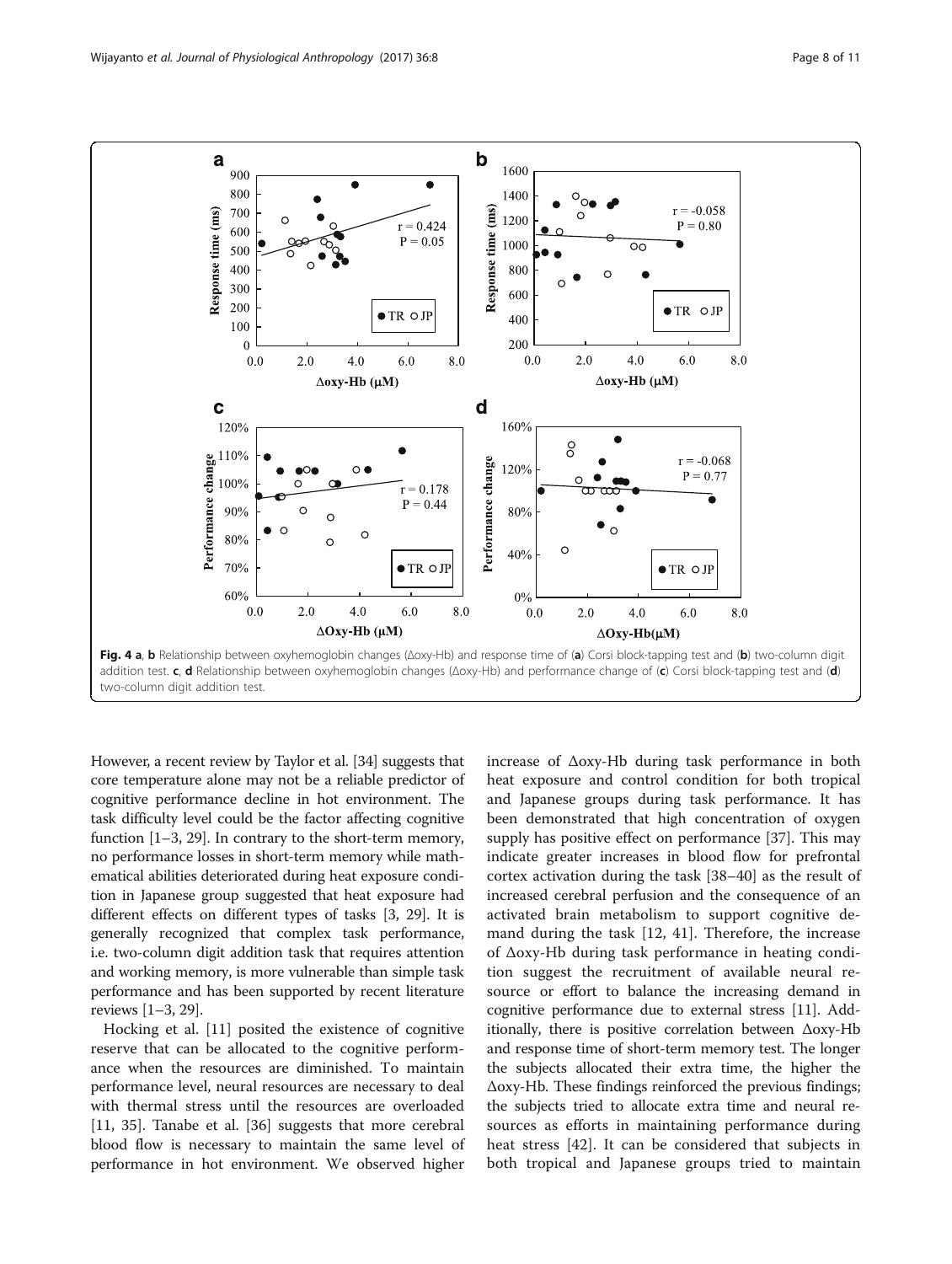their performance by increases Δoxy-Hb and Δtotal-Hb in prefrontal cortex during performing the tasks during heat exposure.

In comparison between tropical and Japanese groups, mental arithmetic performance decreased during heat exposure in Japanese group, shown by a  $7.2 \pm 3.0\%$  decrement of mental arithmetic performance  $(d = -0.96)$ , while no performance decrement was observed in tropical group  $(1.3 \pm 2.4\%)$  increment,  $d = 0.09$ ). Performance deterioration in mental arithmetic task that was more vulnerable in Japanese can be explained through several reasons. First, we observed that subjects in tropical group showed a higher rectal temperature during control condition, a smaller increase of rectal temperature, and a less amount of total sweat rate during heat exposure than Japanese. A higher resting core temperature, a small increase of core temperature, and a less amount of total sweat rate during heat exposure are considered as the physiological adaptation feature of heat acclimatization reported in the previous studies [\[21](#page-9-0)–[23](#page-9-0), [25](#page-9-0)]. These adaptation features to tolerate heat stress become advantages for tropical subjects in this study to deal with performance decrement during heat exposure; that is, the tropical subjects in this study could maintain mental arithmetic test performance, while it was not observed in Japanese.

Second, increase of core temperature alone might not be a reliable predictor of performance deterioration [\[34](#page-9-0)]. Japanese subjects reported more negative feelings during heat exposure condition than tropical subjects; they felt the condition was hotter and more thermally discomfort than tropical subjects. In a study by Gaoua et al. [\[43](#page-10-0)], they found that subjective states of the individual may be one of the factors affecting cognitive performance and lead to alteration of complex task performance in heat. Therefore, we consider that greater thermal discomfort in Japanese may be the reason why performance decrement in mental arithmetic task was observed.

Third, Δoxy-Hb in Japanese group were higher when they performed short-term memory and mental arithmetic task during the heat exposure compared with the control condition, while for tropical group, Δoxy-Hb during the tasks during the heat exposure condition in the tropical group did not significantly differ to those during task performances during the control conditions. Even though higher Δoxy-Hb and Δtotal-Hb, subjects in Japanese group could not maintain their mental arithmetic task performance. Before performing the tasks during heat exposure, we observed that Japanese group showed higher Δoxy-Hb and Δtotal-Hb in heat exposure condition than tropical group. Higher Δoxy-Hb prior to the task during heat exposure might indicate that neural resource in Japanese prior to task performance might have already be overloaded, and the arousal level might have been too high. Higher arousal level in Japanese likely led to the deterioration of task performance. It was suggested that the increase in arousal level leads to the improvement of cognitive performance, [[44](#page-10-0), [45](#page-10-0)] but it will result to performance decrement if the arousal level becomes overloaded [\[46](#page-10-0)].

The findings of this study support the prediction of Ramsey [\[3](#page-9-0)] that heat-acclimatized subjects (tropical subjects) who had a better physiological function to tolerate heat stress should be able to show more resistance to performance losses during heat stress compared to the non-acclimatized individuals (Japanese). We consider that the subjects in tropical group have been adapted to hot environment since they were born and they got used to perform any tasks that require cognitive abilities in such hot environment, which might be stressful for the opposite group. As the results of this acclimatization process, they can physiologically tolerate any given heat exposure [\[23](#page-9-0), [24\]](#page-9-0) and they can maintain their cognitive performance with lesser degree of cognitive efforts compared with the subjects in JP group in a thermally stressful condition.

## Conclusion

In conclusion, passive heat exposure stimulated by hot water leg immersion in this study successfully altered physiological and psychophysical strain. However, its effect on cognitive performance was more remarkable in the mental arithmetic task than in the working memory task, especially in subjects from Japan. With a better ability to maintain their homeostasis during heat exposure, the heat-acclimatized subjects from tropical Asia also showed better resistance to performance losses during heat exposure and showed lesser efforts in maintain performance compared with non-acclimatized subjects from Japan. Based on the results presented here, heat acclimatization level of an individual should be taken as consideration in examining heat exposure effects on cognitive performance.

#### Abbreviations

 $\dot{M}_{\rm sw}$ : Total sweat rate;  $\bar{\tau}_{\rm sk}$ : Mean skin temperature;  $\bar{X}_{\rm CON}$ : Mean performance during control condition;  $\overline{X}_{HEAT}$ : Mean performance during heat exposure condition; Δdeoxy-Hb: Deoxyhemoglobin change; Δoxy-Hb: Oxyhemoglobin change; Δtotal-Hb: Total hemoglobin change; CON: Control condition; d: Cohen's d (standardized mean differences; HEAT: Heat exposure condition; JP: Japanese group; PFC: Prefrontal cortex; S<sub>p</sub>: The standard deviation pooled across conditions; TC: Thermal comfort; TR: Tropical native group;  $T_{\text{re}}$ : Rectal temperature; TS: Thermal sensation

#### Acknowledgements

We thank all the subjects participated in this study. We also thank Ms. Shizuka Umezaki and Mr. Mutsuhiro Fujiwara for their technical and administration assistance with this study.

#### Funding

This research was funded by Research Fellowship for Young Scientist DC 1 program #23.2350 from the Japan Society for the Promotional of Science, Japan.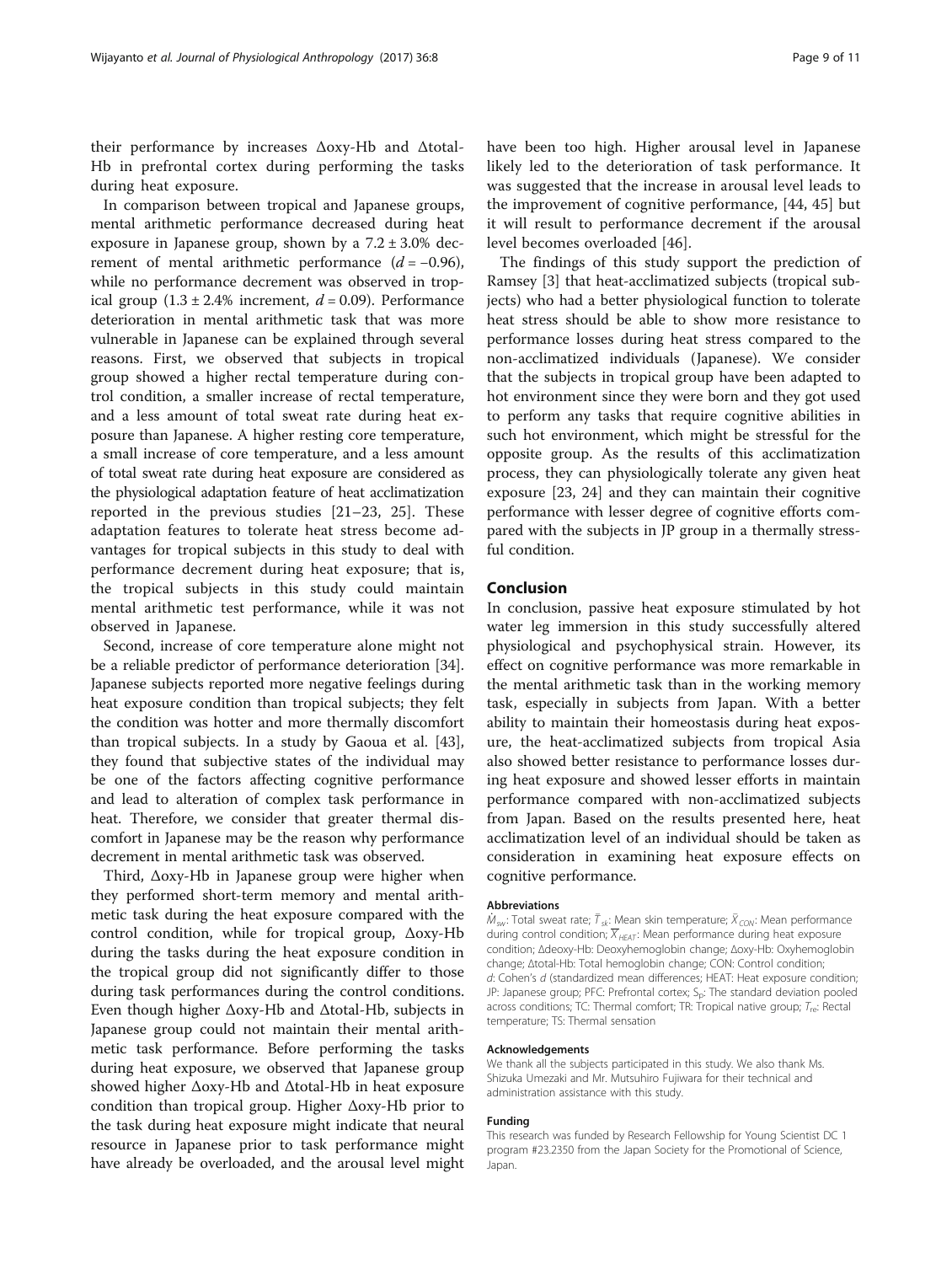## <span id="page-9-0"></span>Data availability

All relevant data are within the paper. The psychological test battery used in this study is available for download at pebl.sourceforge.net/

#### Authors' contributions

TW and YT contributed to the conception and design of study. TW, ST, and SYS contributed to the experiment and data collection for the data analysis. TW and SYS made the data analysis and interpretation. TW prepared the draft of the manuscript with advices from YT. SYS and SU participated in the discussion and preparation of manuscript. All authors read and approved the final manuscript.

#### Competing interests

The authors declare that they have no competing interests.

#### Ethics approval and consent to participate

All experimental protocols were approved by the institutional review board of Faculty of Design, Kyushu University Japan (registration number: 91) on 12 May 2011. The purpose of the study and the procedures were explained to the subjects before they provided consent.

#### Author details

<sup>1</sup>Industrial Engineering Program, Faculty of Engineering, Universitas Gadjah Mada, Jl Grafika 2 Kampus UGM, Yogyakarta 55281, Indonesia. <sup>2</sup>Department of Human Science, Kyushu University, 4-9-1, Shiobaru, Minami-ku, Fukuoka 815-8540, Japan. <sup>3</sup>National Institute of Occupational Safety and Health Japan, 6-2-1 Nagao, Tama-ku, Kawasaki 214-8585, Japan. <sup>4</sup>Faculty of Fukuoka Medical Technology, Teikyo University, 4-3-124 Shinkatsudachimachi, Omuta 836-8505, Japan.

## Received: 30 May 2016 Accepted: 8 December 2016 Published online: 05 January 2017

#### References

- 1. Hancock P, Vasmatzidis I. Effects of heat stress on cognitive performance: the current state of knowledge. Int J Hyperthermia. 2003;19:355–72.
- 2. Hancock PA. Sustained attention under thermal stress. Psychol Bull. 1986;99:263.
- Ramsey JD. Task performance in heat: a review. Ergonomics. 1995;38:154-65. 4. Benor D, Shvartz E. Effect of body cooling on vigilance in hot environments.
- Aerosp Med. 1971;42:727–30. 5. Epstein Y, Keren G, Moisseiev J, Gasko O, Yachin S. Psychomotor deterioration
- during exposure to heat. Aviat Space Environ Med. 1980;51:607–10.
- 6. Fox R, Bradbury PA, Hampton I. Time judgment and body temperature. J Exp Psychol. 1967;75:88.
- 7. Bunnell DE, Horvath SM. Interactive effects of heat, physical work, and CO exposure on metabolism and cognitive task performance. Aviat Space Environ Med. 1989;60:428-32.
- 8. Holland R, Sayers J, Keatinge W, Davis H, Peswani R. Effects of raised body temperature on reasoning, memory, and mood. J Appl Physiol. 1985;59:1823–7.
- Johnson M, Duffy J, Dijk D, Ronda J, Dyal C, Czeisler C. Short-term memory, alertness and performance: a reappraisal of their relationship to body temperature. J Sleep Res. 1992;1:24–9.
- 10. Wright KP, Hull JT, Czeisler CA. Relationship between alertness, performance, and body temperature in humans. Am J Physiol Regul Integr Comp Physiol. 2002;283:R1370–7.
- 11. Hocking C, Silberstein RB, Lau WM, Stough C, Roberts W. Evaluation of cognitive performance in the heat by functional brain imaging and psychometric testing. Comp Biochem Physiol A Mol Integr Physiol. 2001;128:719–34.
- 12. Wijayanto T, Toramoto S, Tochihara Y. Passive heat exposure induced by hot water leg immersion increased oxyhemoglobin in pre-frontal cortex to preserve oxygenation and did not contribute to impaired cognitive functioning. Int J Biometeorol. 2013;57:557–67.
- 13. Pepler R. Warmth and performance: an investigation in the tropics. Ergonomics. 1958;2:63–88.
- 14. Kuno Y. Human perspiration: Springfield. Illinois: Charles C Thomas publisher; 1956.
- 15. Radakovic SS, Maric J, Surbatovic M, Radjen S, Stefanova E, Stankovic N, Filipovic N. Effects of acclimation on cognitive performance in soldiers during exertional heat stress. Mil Med. 2007;172:133–6.
- 16. Hori S, Ihzuka H, Nakamura M. Studies on physiological responses of residents in Okinawa to a hot environment. Jpn J Physiol. 1976;26:235-44.
- 17. Hori S, Tsujita J, Tanaka N, Mayuzumi M. Studies on heat tolerance of subtropical natives after migration to a temperate zone. Int J Biometeorol. 1978;22:82-93.
- 18. Matsumoto T, Kosaka M, Yamauchi M, Yang GJ, Lee JM, Amador J, Praputpittaya C, Yongsiri A, Boonayathap U. Analysis of the mechanisms of heat acclimatization: comparison of heat-tolerance between Japanese and Thai subjects. Trop Med. 1991;33:127-33.
- 19. Nguyen MH, Tokura H. Sweating and tympanic temperature during warm water immersion compared between Vietnamese and Japanese living in Hanoi. J Hum Ergol (Tokyo). 2003;32:9-16.
- 20. Wakabayashi H, Wijayanto T, Lee J-Y, Hashiguchi N, Saat M, Tochihara Y. A comparison of hydration effect on body fluid and temperature regulation between Malaysian and Japanese males exercising at mild dehydration in humid heat. J Physiol Anthropol. 2014;33:5.
- 21. Wakabayashi H, Wijayanto T, Lee J-Y, Hashiguchi N, Saat M, Tochihara Y. Comparison of heat dissipation response between Malaysian and Japanese males during exercise in humid heat stress. Int J Biometeorol. 2011;55:509–17.
- 22. Wijayanto T, Wakabayashi H, Lee J-Y, Hashiguchi N, Saat M, Tochihara Y. Comparison of thermoregulatory responses to heat between Malaysian and Japanese males during leg immersion. Int J Biometeorol. 2011;55:491–500.
- 23. Lee J-Y, Wakabayashi H, Wijayanto T, Hashiguchi N, Saat M, Tochihara Y. Ethnic differences in thermoregulatory responses during resting, passive and active heating: application of Werner's adaptation model. Eur J Appl Physiol. 2011;111:2895–905.
- 24. Hellon R, Jones R, Macpherson R, Weiner J. Natural and artifical acclimatization to hot environments. J Physiol. 1956;132:559–76.
- 25. Wijayanto T, Toramoto S, Wakabayashi H, Tochihara Y. Effects of duration of stay in temperate area on thermoregulatory responses to passive heat exposure in tropical south-east Asian males residing in Japan. J Physiol Anthropol. 2012;31:1–10.
- 26. Nguyen M, Tokura H. Observations on normal body temperatures in Vietnamese and Japanese in Vietnam. J Physiol Anthropol. 2002;21:59-65.
- 27. Berch DB, Krikorian R, Huha EM. The Corsi block-tapping task: methodological and theoretical considerations. Brain Cogn. 1998;38:317–38.
- 28. Kessels RP, Van Zandvoort MJ, Postma A, Kappelle LJ, De Haan EH. The Corsi block-tapping task: standardization and normative data. Appl Neuropsychol. 2000;7:252–58.
- 29. Pilcher JJ, Nadler E, Busch C. Effects of hot and cold temperature exposure on performance: a meta-analytic review. Ergonomics. 2002;45:682–98.
- 30. Mueller ST, Piper BJ. The psychology experiment building language (PEBL) and PEBL test battery. J Neurosci Methods. 2014;222:250–9.
- 31. Kuboyama N, Shibuya K. Ipsi- and contralateral frontal cortex oxygenation during handgrip task does not follow decrease on maximal force output. J Physiol Anthropol. 2015;34:37.
- 32. Gruber O, Indefrey P, Steinmetz H, Kleinschmidt A. Dissociating neural correlates of cognitive components in mental calculation. Cereb Cortex. 2001;11:350–9.
- 33. Tanida M, Katsuyama M, Sakatani K. Relation between mental stress-induced prefrontal cortex activity and skin conditions: a near-infrared spectroscopy study. Brain Res. 2007;1184:210–6.
- 34. Taylor L, Watkins SL, Marshal H, Dascombe BJ, Foster J. The impact of different environmental conditions on cognitive function: a focused review. Front Physiol. 2016;6:12.
- 35. Razmjou S, Kjellberg A. Sustained attention and serial responding in heat: mental effort in the control of performance. Aviat Space Environ Med. 1992; 63:594-601.
- 36. Tanabe S, Nishihara N, Haneda M. Indoor temperature, productivity, and fatigue in office tasks. HVAC&R Res. 2007;13:623–33.
- 37. Kim H-S, Choi M-H, Baek J-H, Park S-J, Lee J-C, Jeong U-H, Kim S-P, Kim H-J, Choi YC, Lim D-W, Chung S-C. Effects of 92% oxygen administration on cognitive performance and physiological changes of intellectually and developmentally disabled people. J Physiol Anthropol. 2015;34:3.
- 38. Hoshi Y. Functional near-infrared optical imaging: utility and limitations in human brain mapping. Psychophysiology. 2003;40:511–20.
- 39. Hoshi Y, Kobayashi N, Tamura M. Interpretation of near-infrared spectroscopy signals: a study with a newly developed perfused rat brain model. J Appl Physiol. 2001;90:1657–62.